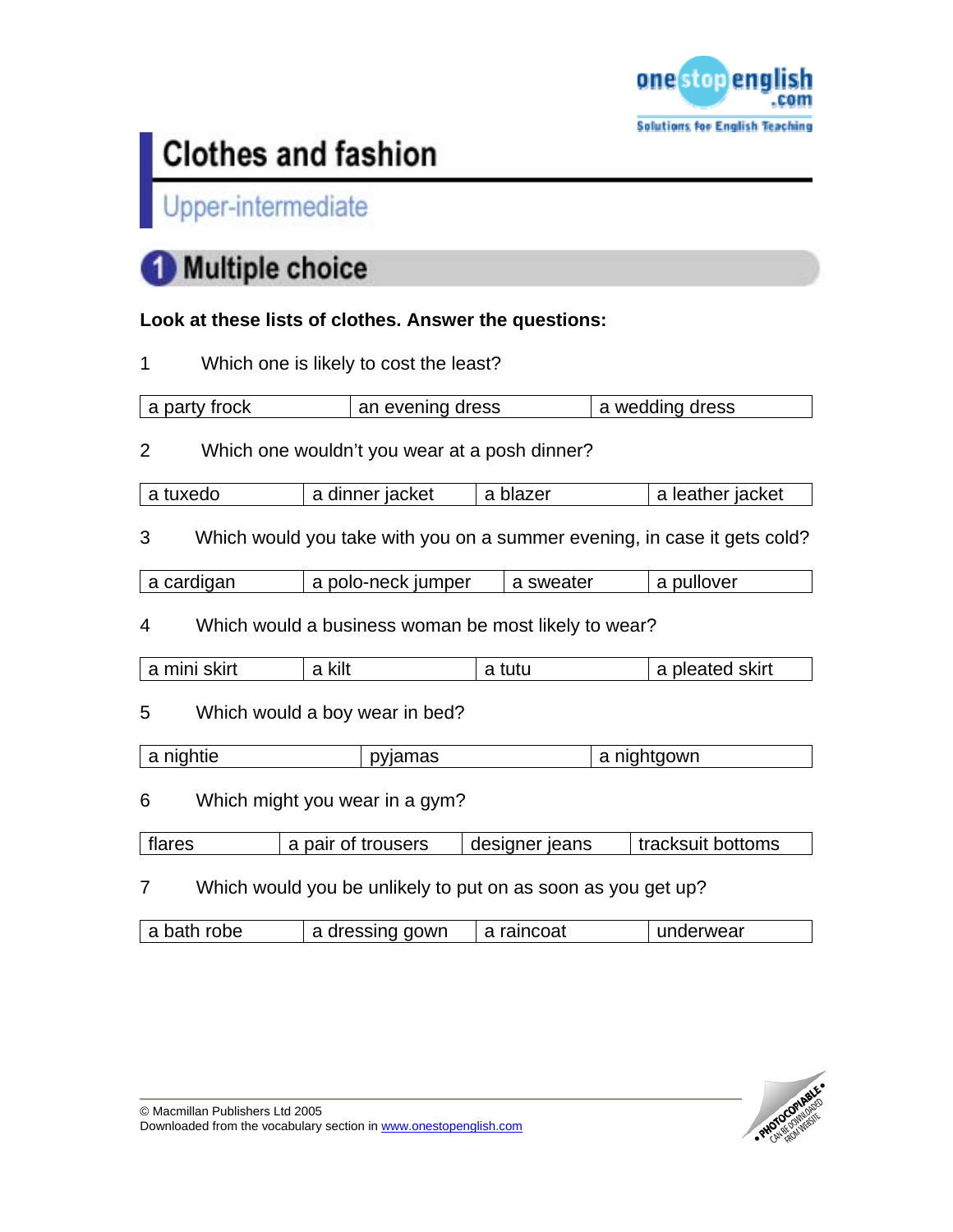

Upper-intermediate

# 2 Match the words

**Match the list of words in columns A and C to the correct heading in column B, as shown in the example:** 

| A          | B           | С              |
|------------|-------------|----------------|
| heel       |             | sole           |
| toe        |             | laces          |
| polish     | shirt       | silk scarf     |
| earrings   |             | gloves         |
| handbag    | trousers    | hat            |
| bra        |             | stockings      |
| knickers   | jacket      | suspender belt |
| tights     |             | collar         |
| cuff       | accessories | buttons        |
| crease     |             | cufflinks      |
| sleeve     | lingerie    | lapel          |
| pocket     |             | lining         |
| buttonhole | shoes       | seam           |
| belt       |             | zip            |
| buckle     |             | flares         |
| turn-ups   |             | braces         |
|            |             |                |

## **8** Read and match

**Which of the words in the list below would you use to describe the dress sense of the people described in a – e:** 

| fashionable | smart   | casual  | over-dressed | flamboyant |
|-------------|---------|---------|--------------|------------|
| trendy      | stylish | elegant | scruffy      |            |

a. Claire is eighteen. She lives to shop. She spends ages going round shops buying clothes – not just high street shops, but second hand shops too. She likes people to notice what she's wearing at parties and clubs, no matter whether she's wearing the latest fashion or something she's created herself.

© Macmillan Publishers Ltd 2005 Downloaded from the vocabulary section in www.onestopenglish.com

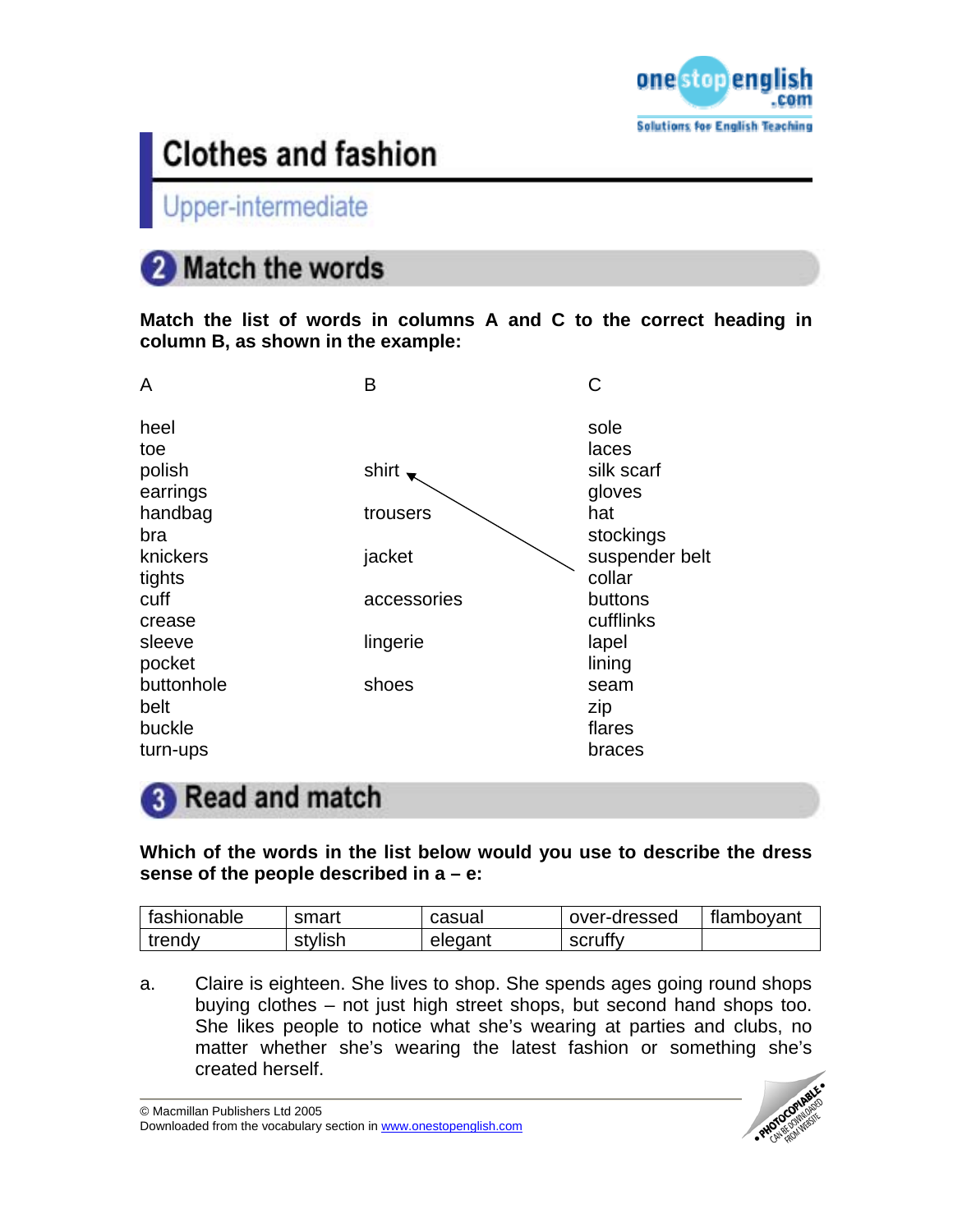

## Jpper-intermediate

- b. As she walked down the stairs in the Yves St Laurent evening dress, everybody turned to look at her. She looked like a princess.
- c. Working in the City, as I do, it is important to make the right impression on clients. I buy my suits from Saville Row and my ties are specially imported from Italy.
- d. Fifi la Roux wore the most outrageous costume you have ever seen. Goldcoloured high-heeled boots, silver flares and a tuxedo covered in glitter. It was an amazing sight, but then it was his fiftieth birthday!
- e. At weekends, I tend to wear an old t-shirt and a pair of baggy jeans with holes in them.

**Write a short description of what you tend to wear most often. Read it out to your partner. How would they describe your dress sense?** 



### **There are many idioms in English connected to clothes. Match the idioms in italics with their definitions from the table below:**

- a. If we are going to finish all these dishes, we are going to have to roll up our sleeves and get going.
- b. If you don't button your lip you're going to get into trouble.
- c. After living on the street for six months, he looked very down at heel.
- d. He's amazing. He made that speech off the cuff no notes or anything!
- e. John was drunk and kept saying stupid things at the dinner table. I could see his wife was getting very hot under the collar. I thought she was going to shout at him.
- f. Sally refuses to toe the line. Every time I tell her to do something, she just walks off.
- g. Don't worry. It'll be OK. Every cloud has a silver lining.

### **Definitions:**

| shut up  | in poor condition                      | angry                   | work hard |
|----------|----------------------------------------|-------------------------|-----------|
|          | obey / do as you   without preparation | look on the bright side |           |
| are told |                                        |                         |           |

© Macmillan Publishers Ltd 2005 Downloaded from the vocabulary section in www.onestopenglish.com

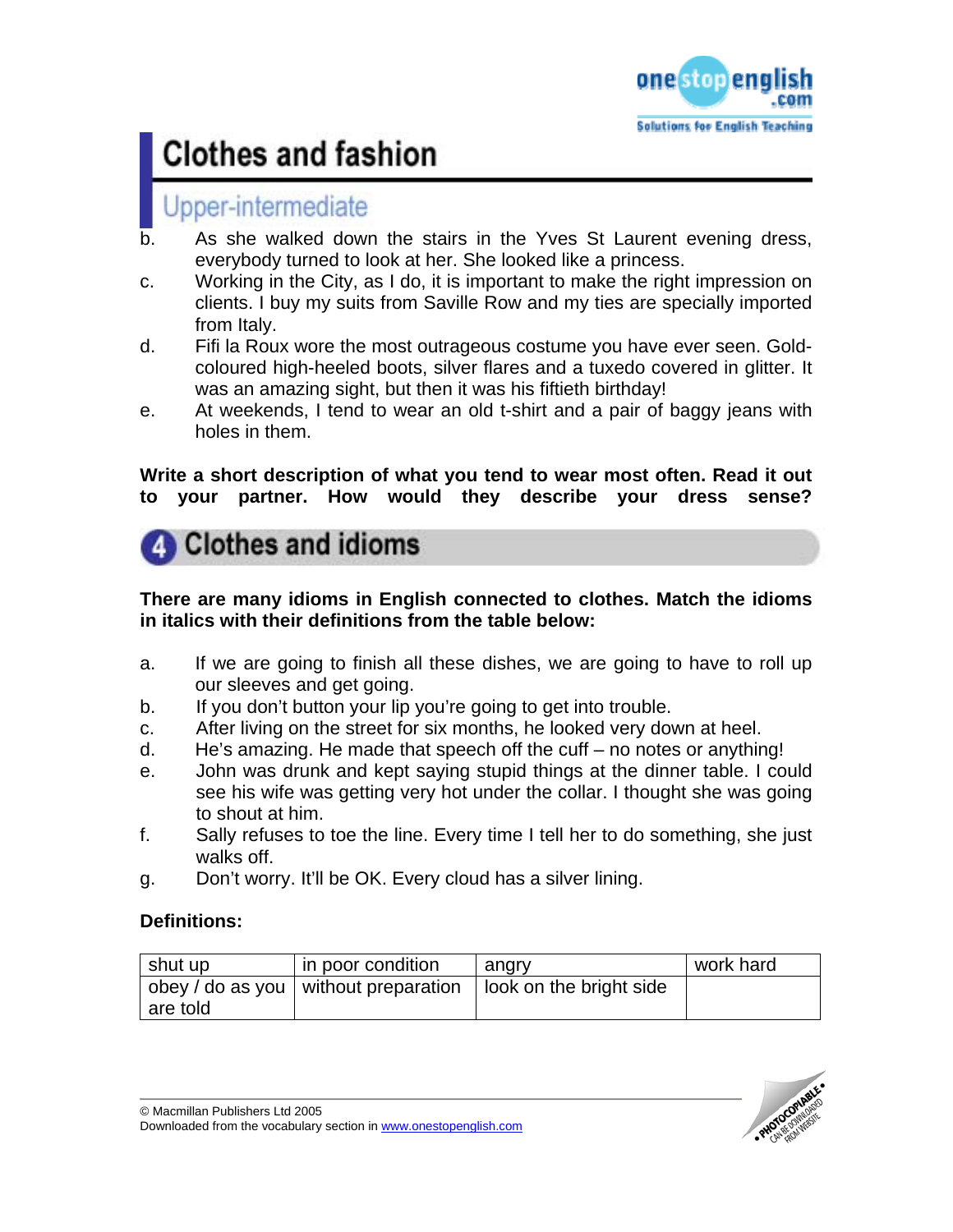

Upper-intermediate

## Fill the gaps

### **Complete the text with the verbs below, using the correct tense:**

| dve      | snap   | dorn<br>ualll | tron<br>11 av |
|----------|--------|---------------|---------------|
| wear out | ፡hrink | tear          |               |

My washing machine has broken, so my brother did my washing for me last week. It was a nightmare. He \_\_\_\_\_\_\_\_\_\_\_\_\_ my favourite pullover. It's now two sizes too small. He \_\_\_\_\_\_\_\_\_\_\_\_\_ all my white shirts blue. The sleeve of my jacket is  $\frac{1}{\sqrt{2}}$  – I'll have to sew it up. There are holes in all my socks – I'll have to \_\_\_\_\_\_\_\_\_\_\_ them. The collars and cuffs of my best shirt are at the edges – there are threads of cotton hanging from them. And the zip on my new jeans has \_\_\_\_\_\_\_\_\_\_\_. Now that my old jeans have too, and I've had to throw them away, I've got no trousers to wear. I'm going to kill my brother when I see him!

## 6 Interview your partner

### **Prepare to discuss these questions:**

- a. Do you prefer to dress up or dress down?
- b. What sort of clothes do you feel most comfortable wearing?
- c. What colours and styles suit you?
- d. Are you a fashion victim?
- e. What's the most fashionable item of clothing that you possess?

### **Interview your partner, using the same questions.**

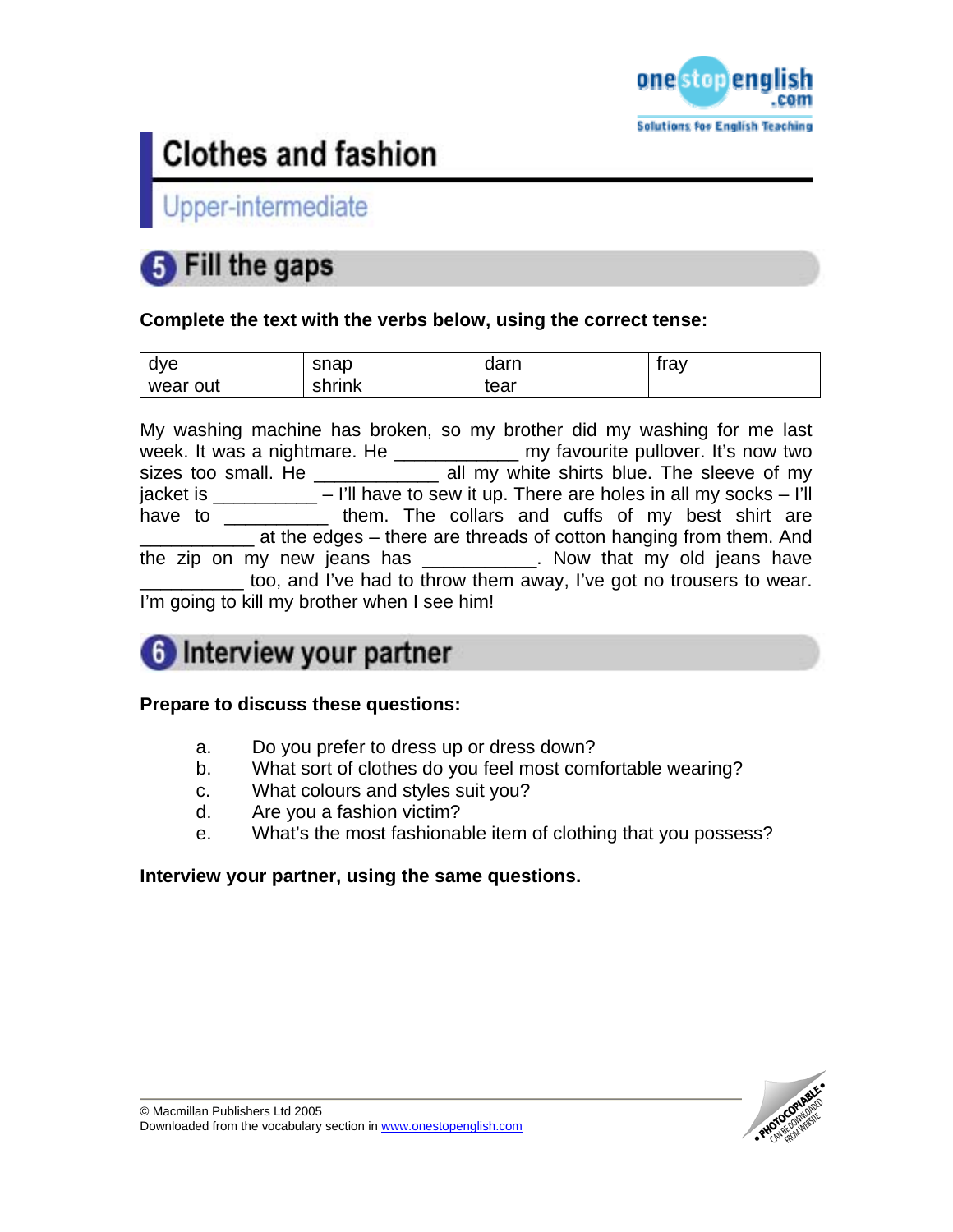

Upper-intermediate

# Clothes and fashion dictionary quiz

**Try the quiz. If you have the Macmillan English Advanced Learner's Dictionary and CD-ROM try you can find all the answers by finding the key words** *clothes and fashion***, and following the various links.** 

- 1 What's the difference between a *clothes line* and a *clothes horse*?
- 2 What do you use a *clothes peg* for?
- 3 What does a *plain clothes* policeman not wear?
- 4 What do you put in a *clothes basket*?
- 5 How is *clothing* different from *clothes*?
- 6 If you are a *fashion victim*, is it a good thing or a bad thing?
- 7 If you repeat something *parrot-fashion*, what does it mean?
- 8 What does a *fashion house* do?
- 9 What's the opposite of *come into fashion*?
- 10 What does *after a fashion* mean?
- 11 What does the verb *to fashion* mean?

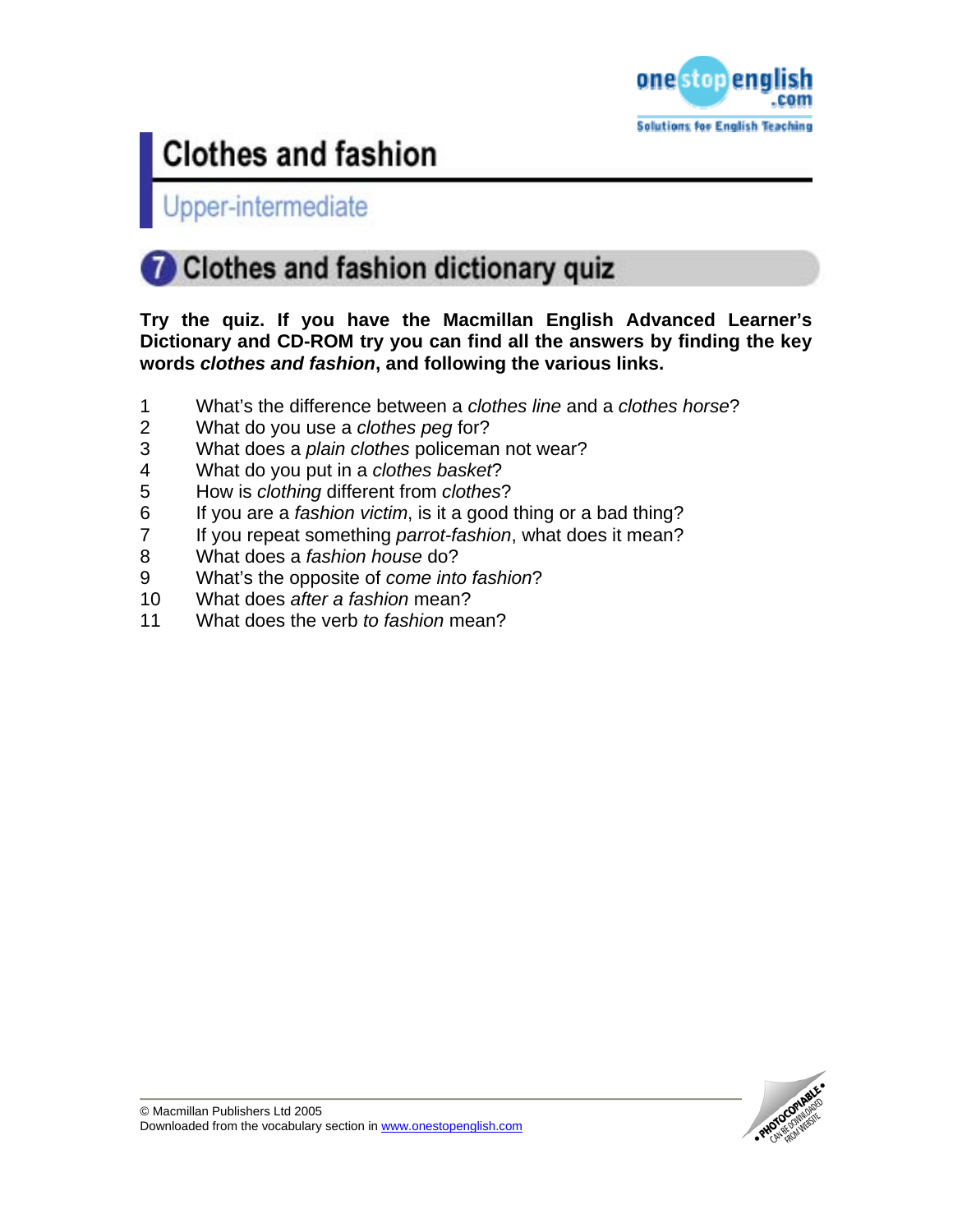

### **Teacher's notes - Clothes and fashion (Upper-intermediate)**

|            | Put the students in pairs to look at the lists of clothes, and answer the |  |  |  |  |  |  |
|------------|---------------------------------------------------------------------------|--|--|--|--|--|--|
| questions. |                                                                           |  |  |  |  |  |  |

#### **Answers:**

| 1) a party frock   | 2) a leather jacket | 3) a sweater or a pullover |
|--------------------|---------------------|----------------------------|
| 4) a pleated skirt | 5) pyjamas          | 6) tracksuit bottoms       |
| 7) a raincoat      |                     |                            |

#### **2 Ask the students to match the list of words to the correct heading. Answers:**

| shirt:       | cuff, crease, sleeve, pocket, buttonhole, collar, buttons, seam                |
|--------------|--------------------------------------------------------------------------------|
| trousers:    | crease, turn-ups, lining, seam, zip, flares, pocket                            |
| jacket:      | sleeve, pocket, buttonhole, collar, buttons, lapel, lining, seam               |
| accessories: | earrings, handbag, silk scarf, gloves, hat, belt, buckle,<br>cufflinks, braces |
| lingerie:    | bra, knickers, stockings, suspender belt, tights                               |
| shoes:       | heel, toe, sole, polish, laces                                                 |

#### **3 Ask the students to read the descriptions and match them to the correct words. Answers:**

| a. trendy, fashionable      | b. elegant, stylish | c. smart, stylish |
|-----------------------------|---------------------|-------------------|
| d. over-dressed, flamboyant | e. casual, scruffy  |                   |

#### **Ask the students to write a short description of what they tend to wear most often. Ask them to read it out to their partner.**

### **4 Ask the students to match the idioms in italics with the definitions.**

| Answers:            |                       |  |  |  |  |
|---------------------|-----------------------|--|--|--|--|
| roll up our sleeves | $=$ work hard         |  |  |  |  |
| button your lip     | $=$ shut up           |  |  |  |  |
| down at heel        | $=$ in poor condition |  |  |  |  |
|                     |                       |  |  |  |  |



© Macmillan Publishers Ltd 2005

Downloaded from the vocabulary section in www.onestopenglish.com